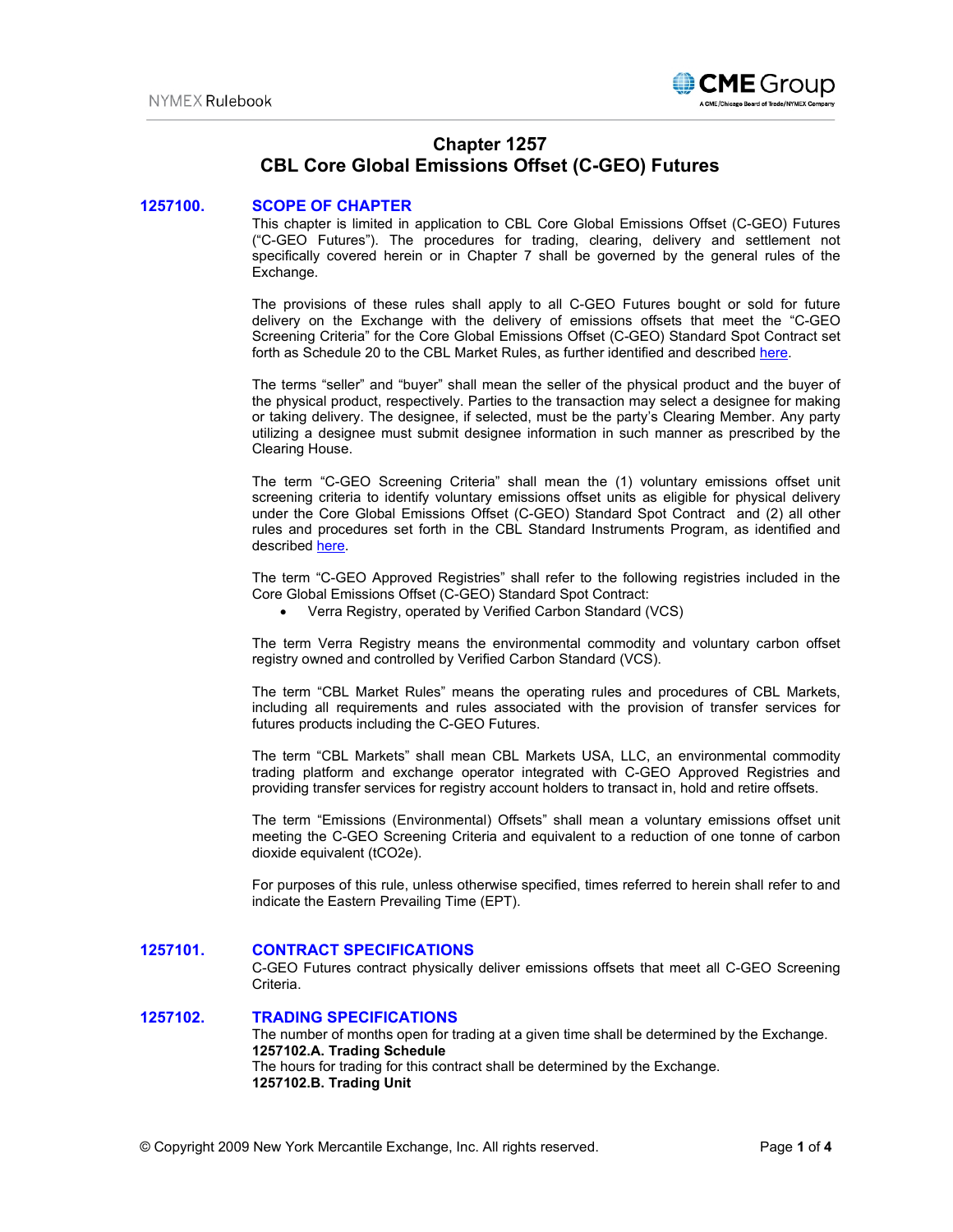

The contract unit shall be one thousand (1,000) Emissions (Environmental) Offsets meeting C-GEO Screening Criteria for delivery made by transfer through the CBL Market. Each contract shall be valued as the contract quantity (1,000) multiplied by the settlement price.

#### **1257102.C. Price Increments**

Prices shall be quoted in U.S. dollars and cents per offset. The minimum price fluctuation shall be \$0.01 per offset (\$10.00 per contract).

#### **1257103.D. Special Price Fluctuation Limits**

At the commencement of each trading day, the contract shall be subject to special fluctuation limits as set forth in Rule 589 and in the Special Price Fluctuation Limits Table in the Interpretations & Special Notices Section of Chapter 5.

## **1257102.E. Position Limits, Exemptions, Position Accountability and Reportable Levels**

The applicable position limits and/or accountability levels, in addition to the reportable levels, are set forth in the Position Limit, Position Accountability and Reportable Level Table in the Interpretations & Special Notices Section of Chapter 5.

A Person seeking an exemption from position limits for bona fide commercial purposes shall apply to the Market Regulation Department on forms provided by the Exchange, and the Market Regulation Department may grant qualified exemptions in its sole discretion.

Refer to Rule 559 for requirements concerning the aggregation of positions and allowable exemptions from the specified position limits.

#### **1257102.F. Termination of Trading**

Trading shall cease three Business Days prior to the last Business Day of the contract month. Any contracts remaining open after the last day of trading must be:

(a) Settled by delivery, which shall take place no later than the third Business Day after the termination of trading for the contract month; or

(b) Liquidated by means of a bona fide Exchange for Related Position (EFRP), pursuant to Exchange Rule 538. An EFRP is permitted in the expiring futures contract no later than 9:00 a.m. EPT one Business Day after trading terminates on the last day of trading of the expiring futures contract. An EFRP which establishes a futures position for either the buyer or the seller in an expired futures contract shall not be permitted following the termination of trading of an expired futures contract.

#### **1257102.G. Final Settlement**

The final settlement price for the Delivery Month shall be the Spot Price of the CBL Market Core Global Emissions Offset (C-GEO) Standard Spot Contract on the last trade date as determined by the Exchange. The final settlement price shall be the basis for delivery.

## **1257103. DELIVERY**

C-GEO Futures deliveries shall comply with all CBL Market Rules and requirements for the electronic transfer of offsets at the C-GEO Approved Registries. The foregoing notwithstanding, seller and buyer are required to designate and authorize CBL Markets as its designated agent for the C-GEO Approved Registries, and open and maintain an Environmental Management Account ("EMA"). Notwithstanding the use of a designee, all Clearing Members will remain ultimately responsible for performance of all applicable contract terms specific to the seller's Clearing Member and buyer's Clearing Member.

## **1257104. DELIVERY PROCEDURES**

CBL Markets is a transfer agent contracted by its account holders to facilitate the spot transfer of emissions offsets and payment. Deliveries against expiring contracts shall be by bookentry transfer. The seller's and buyer's Clearing Member is required to verify that its customer, as a buyer or seller, holds appropriate accounts at CBL Markets, and holds one or more registry account(s) with the C-GEO Approved Registries.

By 9:00 a.m. EPT, on the delivery day, the seller shall, 1) have available in their EMA-linked, C-GEO Approved Registry Account, a volume of claims to offsets held on the C-GEO Approved Registries that meet C-GEO Screening Criteria, equal to the total number of offsets they are responsible for delivering, and 2) deposit or otherwise commit and deliver such amount(s) of claims via the CBL Market Rules.

The buyer, in accordance with CBL Market Rules must ensure that sufficient funds, in USD, are available in their appropriate CBL Markets accounts no later than 9:00 a.m. EPT on the delivery day.

Upon seller and buyer compliance, CBL Markets as transfer agent for the seller and buyer will transfer the appropriate funds to the seller and transfer and deliver the appropriate number of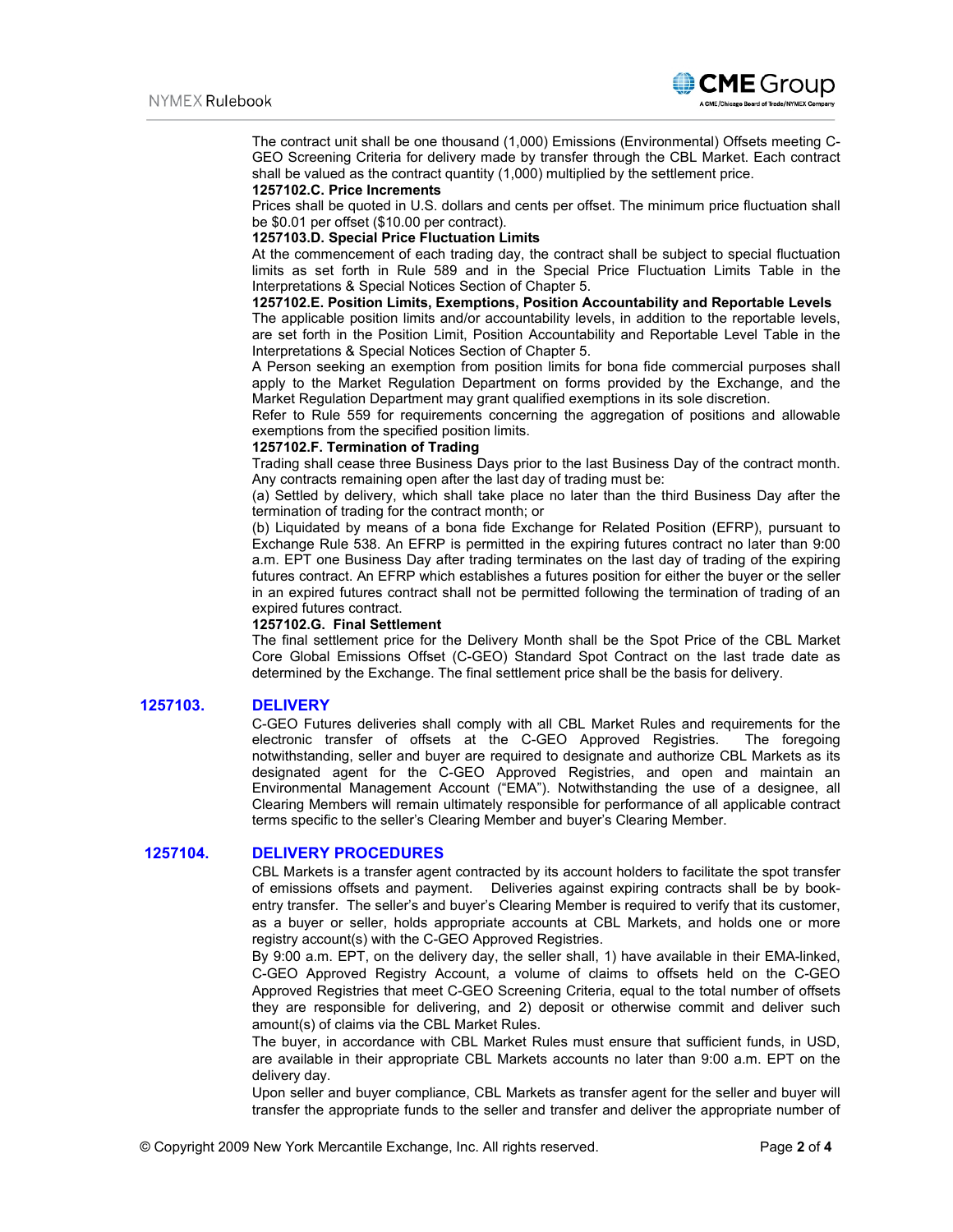

offsets meeting C-GEO Screening Criteria to the buyer with the C-GEO Approved Registries, by 2:00 p.m. EPT.

Upon receipt of transfer confirmation from the Clearing Member, the Clearing House will release the delivery margins.

All rights, title, and interest in and to, and risk of loss related to, the offsets will transfer upon receipt in the applicable C-GEO Approved Registries account.

Seller and buyer shall always obtain and adequately maintain systems and technology as may be necessary in order to comply with CBL Market Rules or any C-GEO Approved Registries terms and conditions, use or other requirements. The Exchange may make amendments to delivery and timing of delivery, which may have a material impact to C-GEO Futures and will notify the Clearing Members of such amendments resulting from amendments of any C-GEO Approved Registries requirement as well as any issues with CBL Markets that could impact the processing of the delivery cycle. Amendments to the Core Global Emissions Offset (C-GEO) Standard Spot Contract eligible emissions unit programs and specific unit criteria found [here](https://pub.lucidpress.com/CBL-Standard-Instruments-Program/#Mwmj9-lrE6Pe) may be amended from time to time by CBL Markets and/or C-GEO Approved Registries.

By scheduling transfer of offsets through the transfer services agent, the seller or the seller's Clearing Member represents and warrants that, at the time of delivery, it has good and marketable title to such offsets in its C-GEO Approved Registries account, and that such offsets are free and clear of all liens, security interests, claims, encumbrances and adverse claims.

#### **1257104.A. Responsibilities of Clearing Members**

1. Notice of Intention to Accept

Clearing Members having open long positions shall provide the Clearing House with a Notice of Intention to Accept delivery by 2:00 p.m. EPT on the Business Day after the final day of trading providing number of contracts, EMA account, registry account and any other information required by the Exchange.

2. Notice of Intention to Deliver

Clearing Members having open short positions shall provide the Clearing House with a Notice of Intention to Deliver by 2:00 p.m. EPT on the Business Day after the final day of trading providing number of contracts, Registry, EMA account and any other information required by the Exchange.

3. Delivery Instructions

Upon receipt from the Exchange to Clearing Members of an assignment notice, Clearing Members shall submit delivery instructions by 10:00 a.m. EPT the business day following assignment notification to the Clearing House in a form as prescribed by the Clearing House. **1257104.B. Final Settlement Price** 

The final settlement price shall be the basis for delivery.

#### **1257104.C. Assignment Day**

The Clearing House shall allocate Notices of Intention to Accept and Notices of Intention to Deliver, on the first Business Day after the final day of trading, by matching positions, to the extent possible.

The Clearing House shall provide Assignment Notice Reports to the respective Clearing Members on the first Business Day after the final day of trading.

## **1257105. TIMING OF DELIVERY**

For purposes of this Rule 1257105:

"Delivery Period" shall mean the time between the final day of trading and the third Business Day following the final day of trading.

Delivery shall take place on the last day of the Delivery Period, which unless extended is the third Business Day after the final day of trading. Should the C-GEO Approved Registries or CBL Markets services be inoperable during the Delivery Period due to periodic maintenance that is an Exchange Business Day, the Exchange shall have the option to extend the Delivery Period by an additional Business Day at the registries, CBL Markets, and Exchange.

1. The seller (or as applicable the seller's Clearing Member) shall have available in their appropriate CBL Markets accounts, offsets that meet C-GEO Screening Criteria equal to the total number of offsets they are responsible for delivering, and 2) deposit or otherwise commit and deliver such claim amounts in accordance with CBL Market Rules by 9:00 a.m. EPT on the third Business Day after the final day of trading of the Delivery Month.